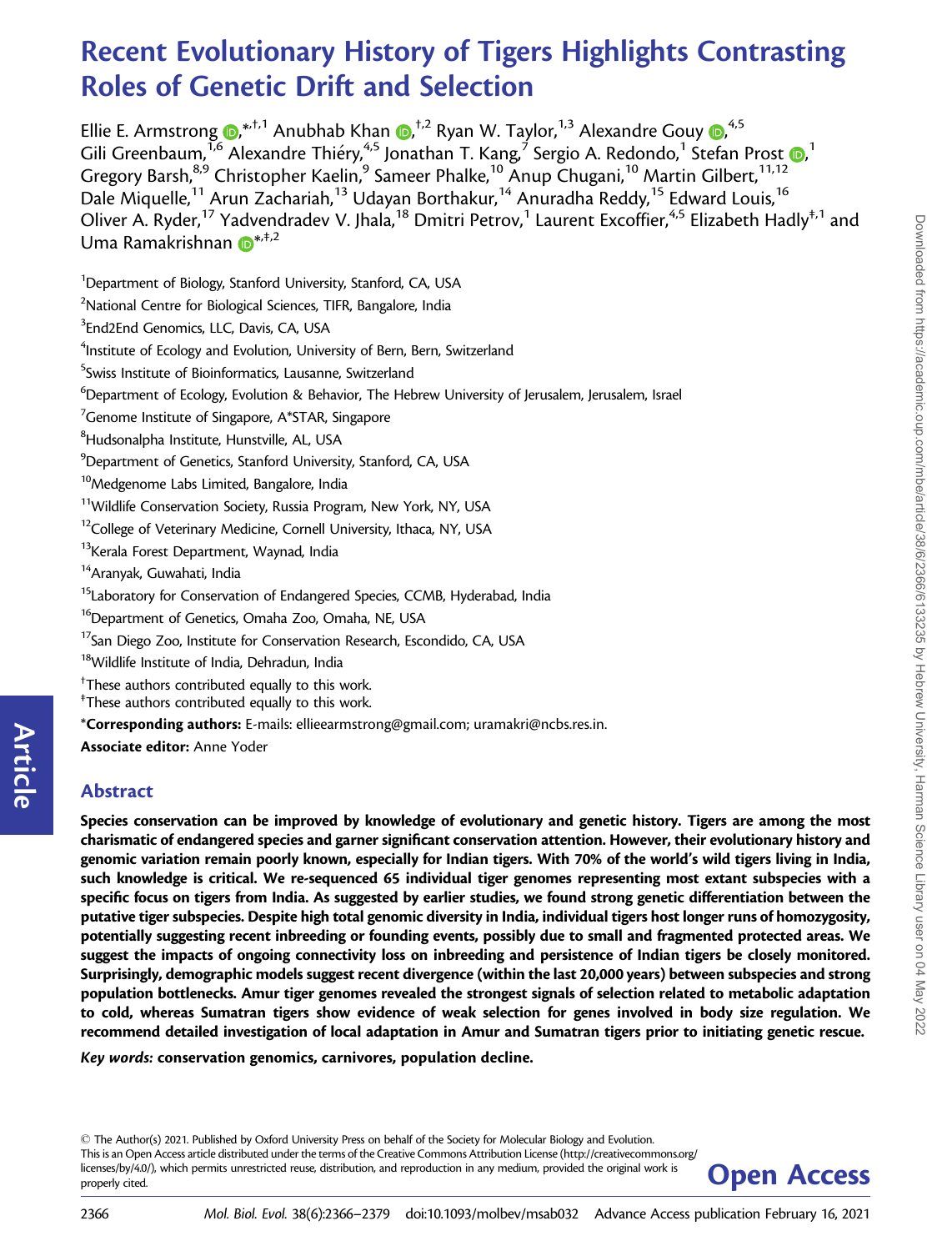# Introduction

Empirical, theoretical, and experimental studies suggest that individual and population survival is contingent on genetic variability (e.g., [Saccheri et al. 1998](#page-13-0)). For endangered species that are characterized by long-term decline, small and fragmented populations, and unique selection pressures, populations may be characterized by low, but distinct standing genetic variation. Such distinct variation could result in differential probabilities of survival. Recent advances in sequencing technology, development of population genomic models, and improved computing power have revolutionized our ability to read and interpret genomes, allowing quantification of the sum total of genetic variation within individuals and populations.

For several endangered species, whole genome resequencing has revealed low species-level variation (e.g., Iberian lynx, [Abascal et al. 2016\)](#page-11-0), strong signatures of popu-lation decline (e.g., mountain gorillas: [Xue et al. 2015](#page-13-0)), and recent inbreeding in isolated populations (e.g., wolves: [Kardos](#page-12-0) [et al. 2018](#page-12-0)). Initial studies typically sequence high-coverage genomes of a few individuals, often from ex situ collections or voucher specimens. Sampling several extant populations and larger geographic scales is often challenging (but required) for endangered species whose range spans several countries.

The tiger (Panthera tigris) is an iconic and charismatic endangered species that once spanned 70 degrees of latitude across Asia. It is estimated that between 2,154 and 3,159 tigers remain, which occupy less than 6% of their 1900 AD range ([Goodrich et al. 2015](#page-12-0)). Despite this recent range collapse, tigers are present across 11 Asian nations, occupying diverse habitats including estuarine mangrove forests (the Sundarbans), dry deciduous forests (parts of India), tropical rainforests (Malay Peninsula), and cold, temperate forests (Russian Far East). However, the specific adaptations of the various populations to their habitats remain largely unknown.

Tigers have been classified into four extant (and four extinct) subspecies ([Nowell and Jackson 1996\)](#page-12-0). However, genetic and other data have suggested six (e.g., [Luo et al.](#page-12-0) [2004\)](#page-12-0) or two [\(Wilting et al. 2015\)](#page-13-0) subspecies/distinct populations. [Liu et al. \(2018\)](#page-12-0) presented the first analyses of genome-wide variation using voucher specimens across tiger range, and their data and analyses strongly supported the antiquity and uniqueness of six extant subspecies. They inferred relatively old divergences ( $\sim$ 68,000 years ago) between subspecies with low subsequent gene flow (1–10%) and signatures of selection in Sumatran individuals. However, their sampling of the most populous (*Jhala et al. 2015*) and genetically diverse tiger subspecies—the Bengal tiger—was limited across habitats.

Here, we emphasize sampling Bengal tigers from various habitats and geographic locations within India and include three other subspecies found in the wild. We use these genomes to infer historical and recent evolutionary history of tigers by investigating 1) population clustering within sampled populations, 2) genomic variation, 3) possible signatures of recent inbreeding, and 4) demographic history and differential selection. Such an approach can provide insights on future evolutionary trajectories of tiger populations.

# Results and Discussion

We used the  $10\times$  Genomics Chromium library preparation and Supernova assembler to de novo assemble a tiger genome. Based on Assemblathon2 statistics [\(Bradnam et al.](#page-12-0) [2013\)](#page-12-0), this improved assembly corresponded to a 3.5-fold increase in the contig N50 value to 1.8 Mb and a 2.5-fold increase in the scaffold N50 value to 21.3 Mb (as compared with [Cho et al. \[2013\];](#page-12-0) supplementary table 2, Supplementary Material online). In addition, the resulting assembly had  $\sim$  1% fewer ambiguous bases across all scaffolds (supplementary table 2, Supplementary Material online). We also looked at gene completeness using BUSCOv4 [\(Sim](#page-13-0)ão et al. 2015), which examines highly conserved orthologs. The new assembly resulted in an 8.2% increase in the number of BUSCOs found as well as a  $\sim$ 3% reduction in the number of fragmented BUSCOs and a  $\sim$  5% reduction in the number of missing BUSCOs. Repeat analysis yielded similar percentages of total repetitive content (Maltig1.0: 41.71%, Pantig1.0: 40.12%) and a slight increase in the number of annotated genes (Maltig1.0: 19,950, Pantig1.0: 19,000). Overall, the new assembly yielded a substantially more contiguous and more complete genome assembly as compared with the previous version.

We sequenced genomes from 65 individuals [\(fig. 1](#page-2-0)A, supplementary table 1, Supplementary Material online) at varying coverage  $(4.2f-32.9\times,$  median  $14.4\times)$ . Our samples included wild-caught and captive-bred tigers from four putative extant sub-specific regions (South Asia, Malayan peninsula, East Siberia, and Sumatra). Details of samples used for various analyses are in supplementary table 3, Supplementary Material online. We were unable to sample the South China tiger (P. t. amoyensis), considered extinct-in-the-wild. Although the South China tiger is thought to be ancestral, [Liu et al. \(2018\)](#page-12-0) suggested uncertainty about the antiquity of this population, since nuclear genomes were similar to those of Amur tigers.

## Population Structure

Both model-based (ADMIXTURE) and model-independent (PCA) analyses suggested that genetically distinct populations are concordant with earlier definitions of subspecies (as also suggested by [Luo et al. \[2019\]](#page-12-0) and [Liu et al. \[2018\],](#page-12-0) [fig. 1](#page-2-0)C). We find evidence for at least four global populations based on cross-validation statistics (supplementary fig. 2, Supplementary Material online). Tigers from northeast India reveal some admixture with Malayan tigers and to a lesser extent with other subspecies ([fig. 1](#page-2-0)D). Models with higher complexities (supplementary fig. 3, Supplementary Material online) reveal substructure within India separating south Indian tigers. However, higher model complexity fits the data poorly. In the PCA, PC1 separates the groups in a north-to-south direction whereas PC2 resolves along the eastto-west direction explaining more than 25% of the data between them (PC1: 13.1%; PC2: 12.2%).

We henceforth refer to the geographic regions by their sub-specific names (East Siberia: Amur; South Asia: Bengal;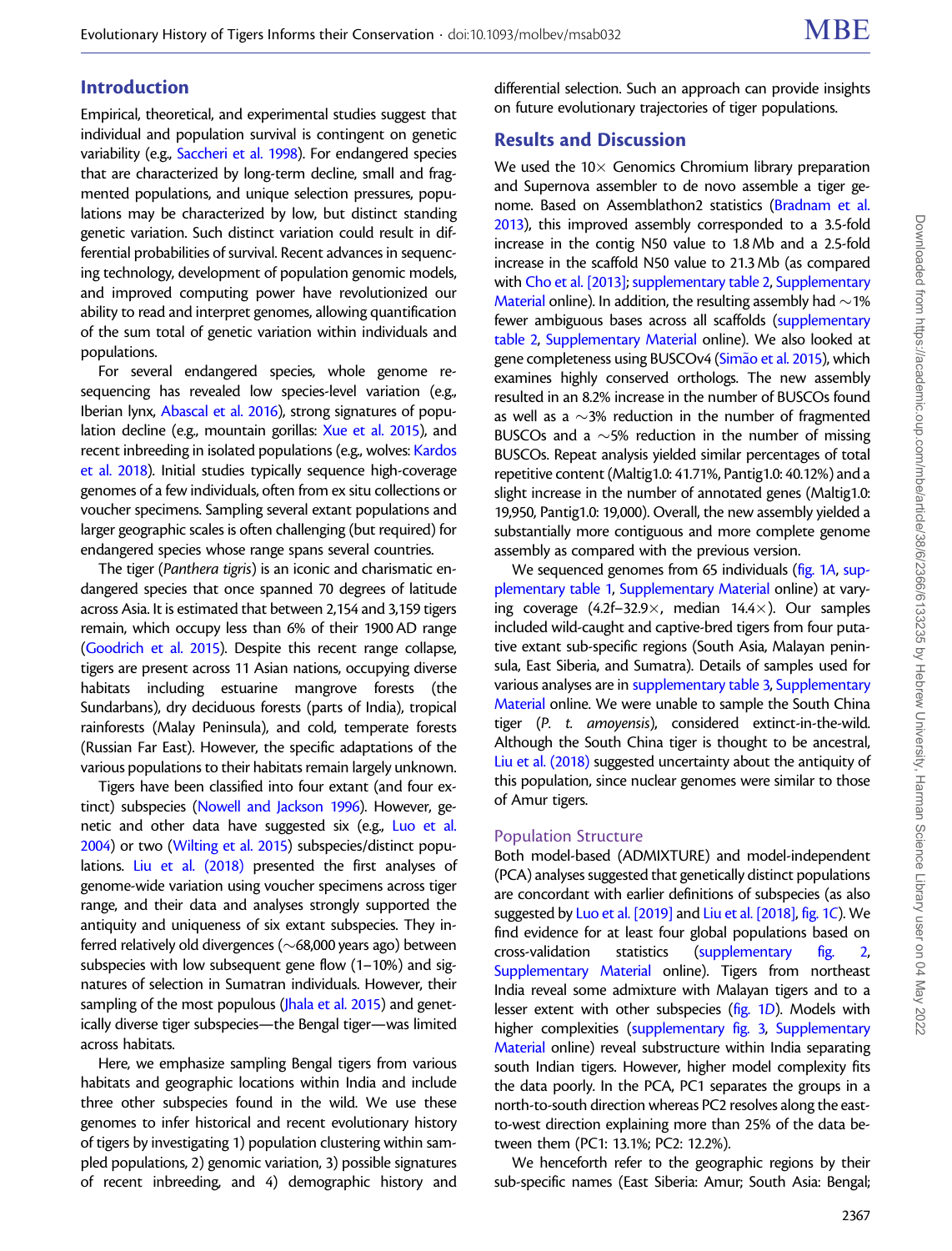<span id="page-2-0"></span>

FIG. 1. (A) Map of tiger samples used in this study. Each number refers to an individual. Genomic sequence coverage for each sample is color-coded. Wild samples ( $n = 32$ ) are represented on the map, whereas captive individuals ( $n = 34$ ) are in boxes. Sample details presented in supplementary table 1 in SI, Supplementary material online. Historical and present range map courtesy IUCN [\(Goodrich et al. 2015](#page-12-0)), (B) nucleotide diversity (pi) estimates for tigers from different regions, (C) principal component analyses (PCA) revealing genetic population structure in tigers and (D) ADMIXTURE ( $K = 4$ ). Colors in both ADMIXTURE and PCA analyses denote individuals from the different geographical regions.

Malay Peninsula: Malayan; and Sumatra: Sumatran). Additionally, PC1 shows stronger similarity between Bengal and Malayan tigers than Bengal and Sumatran tigers, consistent with the result from  $K = 3$  ADMIXTURE analyses (supplementary fig. 3, Supplementary Material online). PC2 (12.2% variation) and PC3 (10.9% variation) further separate the four groups and also separated some individuals within populations (supplementary figs. 4 and 6, Supplementary Material online). In contrast, PCA analysis of non-transcribed regions including only high-coverage individuals (coverage  $> 20\times$ ) within the data set (Sumatran = 3; Bengal = 3, Malayan = 3, and Amur  $=$  3, supplementary table 6, Supplementary Material online) suggested that the Amur population is much less differentiated and closer to the Malayan population ( $fig. 3B$ ).

PCA within subspecies (supplementary fig. 5, Supplementary Material online) suggested that Bengal tigers cluster into four sub-groups: (1) south India, (2) central and north India, (3) northeast India, and (4) northwest India. Some genomic sub-structuring was apparent in Malayan

tigers, somewhat reflective of samples originating from the northern or southern Malayan peninsula (supplementary figs. 5 and 6, Supplementary Material online). Amur tigers did not demonstrate strong signatures of population sub-structuring (supplementary figs. 5 and 6, Supplementary Material online). Within subspecies, structure was confirmed in the additional PC axes for the full data set (supplementary fig. 4, Supplementary Material online). Although PC1, PC2, and PC3 separated putative subspecies (Amur, Bengal, Sumatran, and Malayan), PC1 and PC2 were also used in the supplementary figure 6B, Supplementary Material online, to separate the Bengal populations by geographic location clearly (northwest India, south India, and central, north, and northeast Indian tigers comprise three distinct groups).

Pairwise  $F_{ST}$ 's (supplementary table 4, Supplementary Material online) were approximately equal between subspecies and consistent with geographic patterns. The  $F_{ST}$  between the Malayan and Bengal groups (0.164) was the lowest, whereas Amur and Sumatran  $F_{ST}$  (0.318) were highest, consistent with patterns seen in both ADMIXTURE and PCA.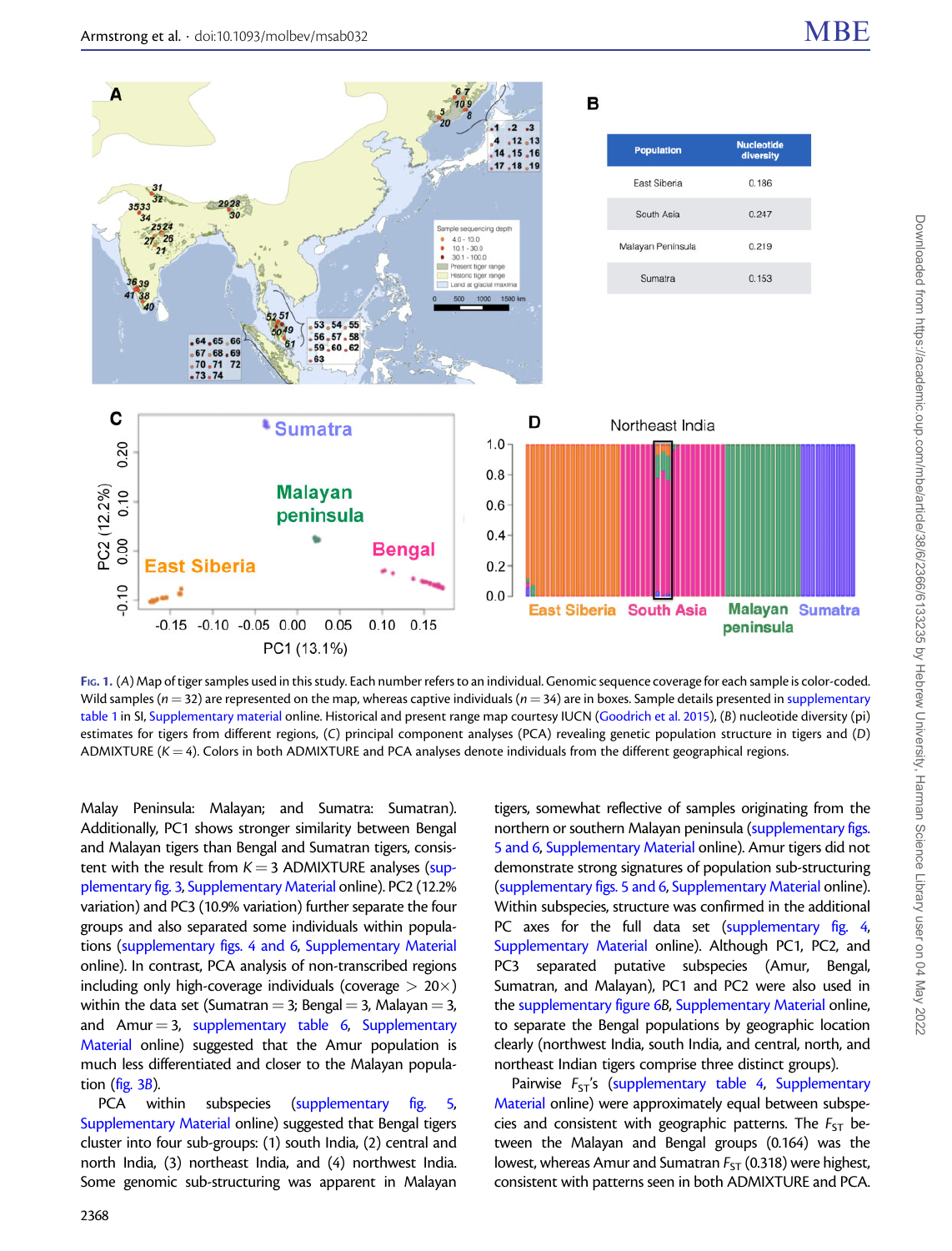<span id="page-3-0"></span>

FIG. 2. ROH inferred based on different run lengths:  $(A) > 2$  Mb,  $(B)$  1–2 Mb,  $(C)$  100 kb–1 Mb, and  $(D)$  total ROH, which includes all run lengths greater than 100 kb.

 $F_{ST}$  between putative Bengal tiger subpopulations in India (supplementary table 5 Supplementary Material online) revealed high subdivision.

Since we sampled across landscapes within subspecies, we were able to compare population structuring within the four subspecies. Population genetic substructure is highest in the Indian subcontinent, whereas other tiger subspecies are genetically uniform (Amur) or less differentiated (Malayan). Our results contradict suggestions of population structure in wild Amur tigers [\(Sorokin et al. 2016\)](#page-13-0), substantiate the significance of structure in Bengal tigers, and uncover hitherto unknown structure in tigers from the Malayan peninsula. Northeast tigers are the most distinct of Bengal tigers, although closer to Bengal tigers than to any other subspecies. The northeast Indian tigers in this study are from the state of Assam and sampling other, more eastern populations from this remote region might yield interesting insights, as would samples from Indo-Chinese tigers.

## Genetic Variation and Runs of Homozygosity

We compared genome-wide variability between tiger subspecies/subpopulations to other cats  $(N=7)$  and endangered species ( $N = 8$ , including endangered cats). Tigers had relatively high species-level genetic diversity (supplementary fig. 7, Supplementary Material online).

Bengal tigers had the highest nucleotide diversity (pi; [fig. 1](#page-2-0)B), whereas Sumatran tigers had the lowest. Rarefaction analysis (ADZE; [Szpiech et al. 2008](#page-13-0)) revealed that diversity estimates were approaching saturation for all populations (supplementary fig. 12, Supplementary Material online). This suggests that our sampling for these populations is likely representative of the diversity levels, although more sampling would provide better resolution for some analyses.

Historical demography and recent inbreeding are detectable through runs of homozygosity (ROH) in the genome [\(Kardos et al. 2018;](#page-12-0) Pemberton et al. 2012). We quantified long (>2 Mb) and intermediate (100 kb–1 Mb, 1–2 Mb) homozygous stretches as well as the proportion of more than 100-kb-long ROH in the genome for several individuals (fig. 2). Somewhat surprisingly, individuals from the demographically large Indian tiger population revealed a high proportion of their genomes in long ROH, although variation in total ROH is high (fig. 2 and supplementary fig. 8, Supplementary Material online). Individuals from some populations (e.g., Central India) have low ROH, whereas some of the most inbred wild tigers in the world appear to be from India (e.g., from Ranthambore tiger reserve, Periyar tiger reserve, and Kaziranga tiger reserve). Results were qualitatively similar when a sliding window approach was used to estimate ROH (supplementary fig. 8, Supplementary Material online).

Our data and analyses reveal that Bengal tigers have the highest amount of variation when considering genome-wide diversity estimates. This is to be expected given historical records of Bengal tiger occupancy ([Goodrich et al. 2015](#page-12-0)) across a large variety of habitats, where they subsist on a wide range of prey species that range from the large rhinoceros and gaur to the small hog deer and barking deer. Current population sizes of tigers in India and previous genetic studies based on a limited number of DNA microsatellite markers [\(Mondol et al. 2009\)](#page-12-0) are also concordant with high genetic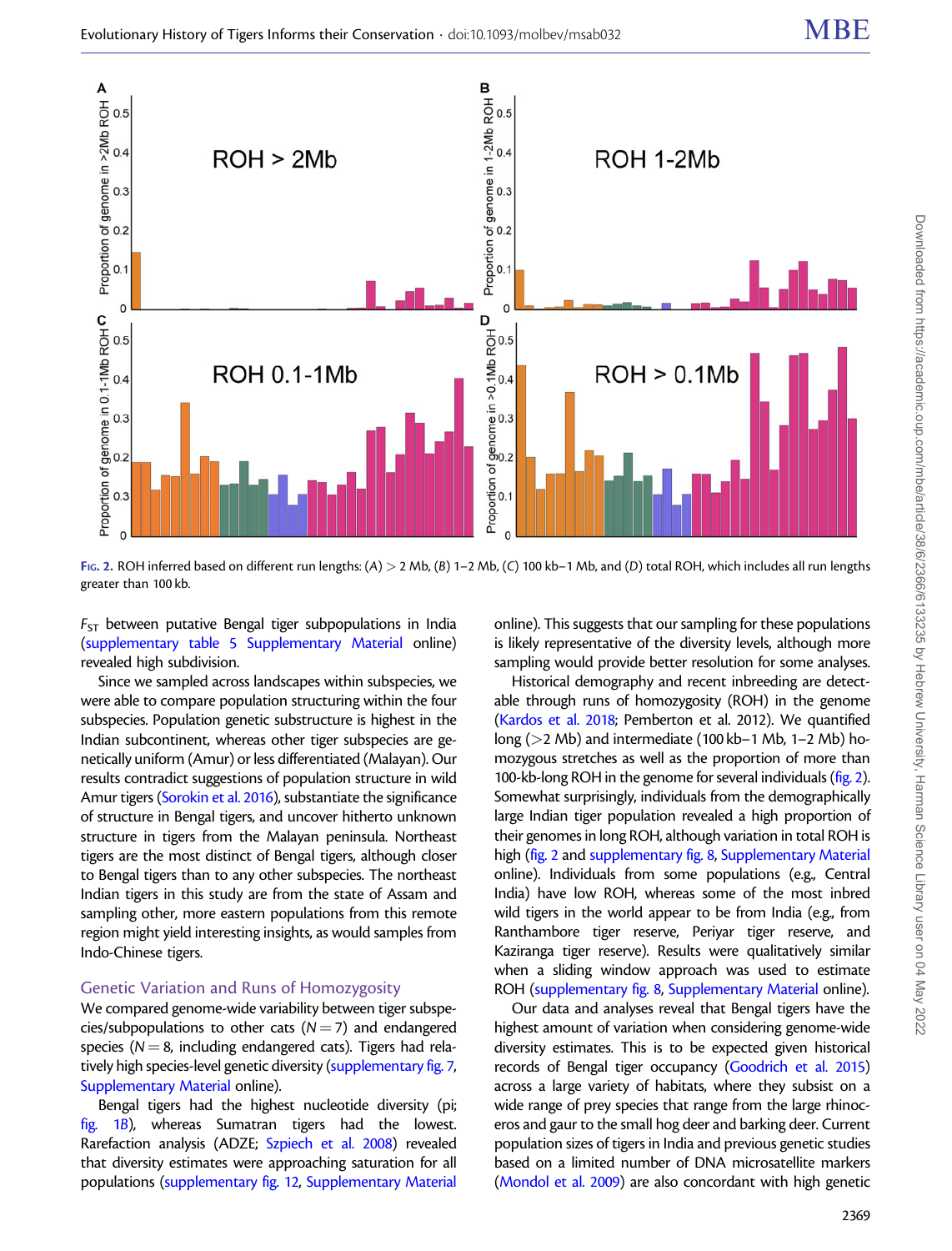diversity in Bengal tigers. In contrast, certain Bengal tiger populations reveal signatures of potentially recent inbreeding/founder events or indicate population bottlenecks and isolation. High total genetic variation could reflect the large numbers of tigers prior to intense hunting in India just a century ago ([Rangarajan 2006\)](#page-13-0).

A comparison among populations revealed Amur tiger genomes harbor fewer long ROH than Bengal tigers. A closer look at landscapes and habitats in India and the Russian Far East reveal strong differences: India is dominated by variable habitats amidst a matrix of extremely high human population densities, whereas in the Russian Far East, human density is low, and habitat is more continuous. Indeed, landscape genetics studies have suggested that high human population density is a barrier for tiger movement [\(Thatte et al. 2018\)](#page-13-0). We suggest that extreme fragmentation and high human population density in India have resulted in isolated populations, where individuals may be more likely to mate with relatives. In contrast, despite low Amur tiger population densities in the Russian Far East, individual movement is not hindered by significant barriers, and the population is more panmictic, with little to no sign of geographic population substructure.

The observation of high variance in long ROH in Bengal tigers underscores the importance of including genome-wide sampling across multiple individuals and within regions, as single representatives may be a poor reflection of inbreeding and variation for any given population and do not provide a context with which to evaluate significance across subspecies and populations. In the future, simulations that incorporate realistic recombination rates could be used to model and disentangle the cumulative impacts of recent demographic history and very recent inbreeding on distributions of ROH in the genome.

## Demographic History of Subspecies

We first reconstructed the past demographic history of each population with pairwise sequentially Markovian coalescent (PSMC) (supplementary fig. 9, Supplementary Material online), and our results paralleled those in [Liu et al. \(2018\)](#page-12-0): all populations of tigers exhibit similar evolutionary patterns of population size decline.

We expect recent bottlenecks to strongly dominate tiger evolutionary history. As a result, we chose the site frequency spectrum (SFS)-based methods (vs. others, e.g., GPhoCS) be-cause they are better at detecting recent events [\(Beichman](#page-11-0) [et al. 2018\)](#page-11-0). We inferred SFS from 259,499 SNP sites in nontranscribed regions at least 50 kb away from any known gene. These were selected to minimize the effect of background selection and GC-biased gene conversion. We investigated subspecies divergence, population size changes, and gene flow. The best fit scenarios supported a very recent Holocene divergence (between 7,500 and 9,200 years ago, i.e., 1,500 and 1,840 tiger generations ago) of all tiger subspecies ([fig. 3](#page-5-0)A) from an ancestral population. Pairwise divergence estimates based on hPSMC [\(Cahill et al. 2016](#page-12-0)) supported a relatively recent divergence (between 9,000 and 20,000 years ago for different subspecies pairs,

supplementary fig. 13, Supplementary Material online). Demogenetic analyses supported a very strong bottleneck for the species occurring around 234,000 years ago, with most remaining lineages coalescing rapidly, which is consistent with a speciation event. This timing was consistent with signatures of population decline in the PSMC analysis (supplementary fig. 9, Supplementary Material online). The bestfit scenario, which supported divergence of the Sumatran tiger subspecies, correlates with timing of sea level rise [\(Heaney, 1991](#page-12-0)) and separation of the island of Sumatra. Note however that we constrained this divergence to postdate the last-glacial maximum (18,000 years ago or younger). Recent models of sea level rise suggest isolation from the mainland no later than 7,000 years ago [\(Bradley et al. 2016\)](#page-12-0). However, to be sure that our recent divergence times did not depend on this constraint, we estimated parameters of a model without any upper bound on divergence times, which led to overall similar values for most parameters and divergence times less than 11,000 years (supplementary table 8, Supplementary Material online). Although paleohabitat reconstruction suggests the presence of a savannah corridor between the Malayan peninsula and the island of Sumatra [\(Bird et al. 2005\)](#page-12-0), overall, our divergence estimates (between tigers in the Malayan peninsula and the island of Sumatra) are among the most recent reported for any taxa (see [Leonard](#page-12-0) [et al. 2015](#page-12-0)). Husson et al. (2019) suggest that divergence estimates so far may be potentially upwardly biased because they are based on mitochondrial data alone. Estimated migration rates were very low, with all populations receiving fewer than one migrant per generation; populations have been quite isolated since their initial early Holocene divergences. Additionally, we found that Sumatran and Bengal populations show evidence of a founding event, but Amur and Malayan populations do not. Both Sumatran and Amur tigers showed evidence of strong recent bottlenecks.

We further modeled the divergence within Bengal tigers into four populations: northwest India, central India, south India, and northeast India. Since PCA suggests that central and north Indian tigers are a single population and north Indian tigers were not sequenced at high coverage, we only included central Indian tigers to represent this cluster in the demographic analyses. We assessed the robustness of the northeast population being a part of the Bengal subspecies. In order to do so, the northeast population was modeled as an independent subspecies and allowed to diverge directly from the Asian metapopulation. However, such a model has a poorer fit to the data than if northeast Indian tigers are considered to be part of the Bengal subspecies ( $log_{10}$  Likelihood difference between model is 37; [fig. 3](#page-5-0)B). Within Bengal tigers, divergences are extremely recent (within the last 2,000 years), except for the northeast tigers, which diverged early (6,800 years ago) after the separation of Bengal tigers 8,400 years ago from the ancestral Asian metapopulation. Within India, the northwest population underwent a strong bottleneck at the time of its founding. Recent bottlenecks were most severe in the northwest and south populations, whereas the northeast and central populations showed relatively weaker bottlenecks. These inferences were consistent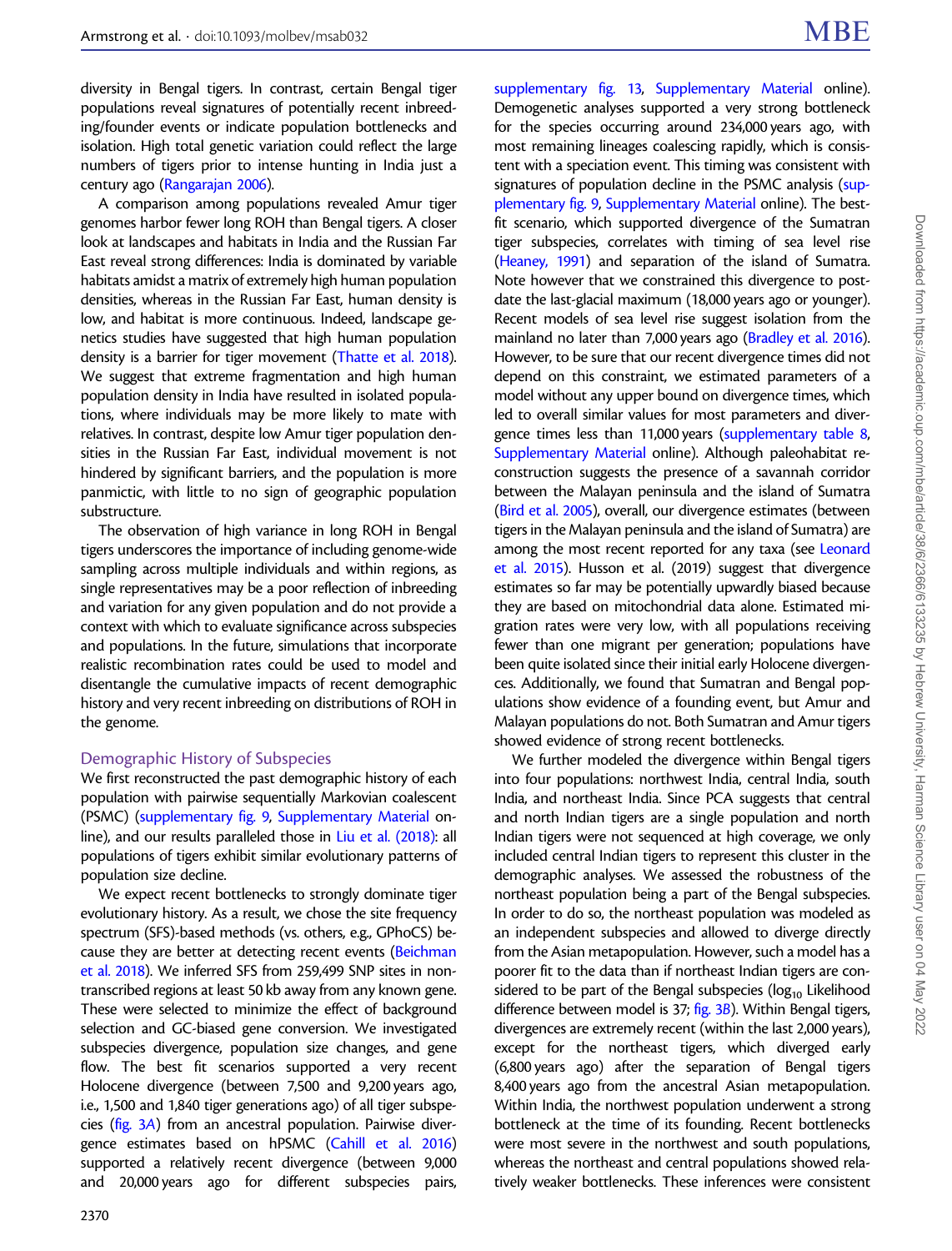<span id="page-5-0"></span>

SUMOMALO AMUO BEN\_CIO BEN\_NE O BEN\_NWO BEN\_SI FIG. 3. Estimated demographic history of Asian tigers: Sumatra (SUM: lavender), Malayan (MAL: dark green), Amur (AMU: orange) and ancestral Bengal (BEN: hot pink), ancestral Asian metapopulation (Asia, light blue). The Bengal tigers further differentiated into North East (BEN\_NE, salmon pink), Central (BEN\_CI, light pink), South (BEN\_SI, dark pink), and North West (BEN\_NW, purple) populations. The inset map presents the geographical locations of these populations. (A) Founder effects are represented as horizontal lines with widths inversely proportional to intensity. Recent population contractions with intensity inversely proportional to current population size  $(t/2N)$  are reported in white text. Population bar widths are approximately proportional to estimated population sizes. Divergence (T\_DIV) and bottleneck times (T\_BOT) are reported in ky (thousand years ago), assuming a mutation rate of 0.35  $\times$  10<sup>-8</sup> and 5 years per generation. Times 95% CI values are shown within brackets on the left of the time arrow. Estimated values and associated 95% CI of all parameters are reported in supplementary tables 7 and 9 in SI, Supplementary material online, and (B) comparison of PCA first two PC axes computed on observed and simulated data. The simulated scenario corresponds to that shown in (A), with parameter values taken from supplementary tables 7 and 9 in SI, Supplementary material online.

with overall ROH for northwest and some southern individuals. Overall, tiger populations from all subspecies revealed signals of strong, recent bottlenecks, except central and northeast Bengal tigers.

The variety of analyses we conducted (model-based inference, PCA,  $F_{ST}$ , demographic modeling) revealed that tigers from different geographic locations are genetically distinct and have been isolated from each other for as long as 8,500 to less than 2,000 years ( $fig. 3A$ ). Genomic divergences may reflect loss of connectivity due to sea level rise, which has separated the formerly continuous Sahul subcontinent of southeast Asia into isolated islands, and changing environments due to human population size increase, including the rise of agriculture and climatic change of the mid-late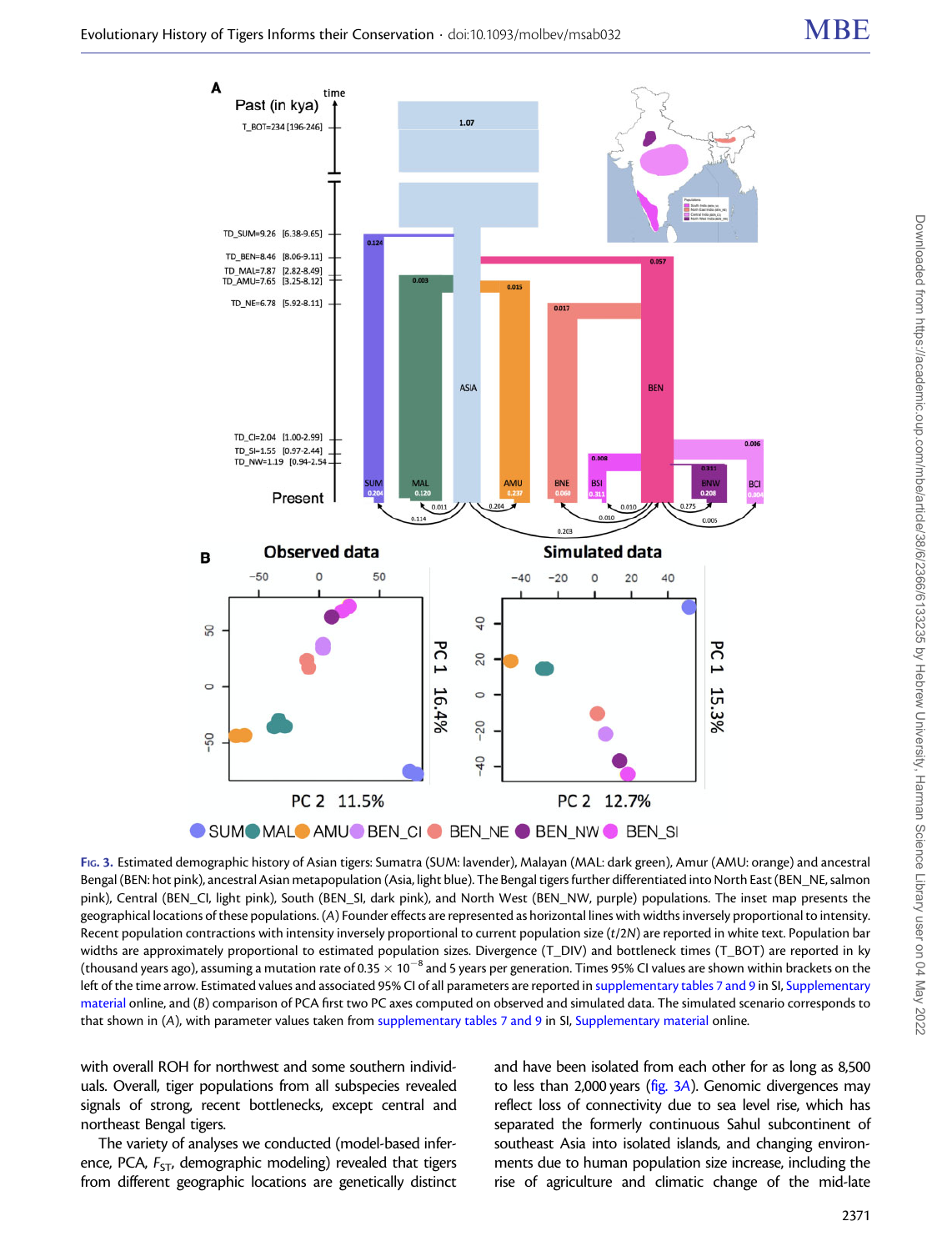Holocene. We caution that small sample sizes and assumed mutation rate may limit our ability to robustly estimate recent divergences (such as those between Bengal tiger populations).

[Beichman et al. \(2018\)](#page-11-0) delineate five basic approaches to inferring demographic history from genomic data, which include Approximate Bayesian Computation (the most flexible), SFS-based approaches, PSMC/MSMC, IBD/IBS, and G-PhoCS and recommend SFS and ABC-based methods for inference of recent history. SFS-based methods have been used in several endangered species (expected histories of recent decline), for example, see red pandas [\(Hu et al. 2020\)](#page-12-0) where sample sizes and effective size are comparable to our study or in ancient DNA-based human studies (e.g., [Malaspinas et al.](#page-12-0) [2016\)](#page-12-0). Overall, we do not expect our inferences of recent history to be biased by effective size of the species. Potential biases in the SFS due to our small sample sizes may result in fewer identified singletons, but given histories dominated by recent bottlenecks, we do not expect an SFS with a large number of singletons. Further, we conducted exploratory analyses with and without singletons, and this did not change our inferences. Finally, theoretical results suggest that accuracy of the results is affected by the number of sites, but not sample size ([Terhorst and Song 2015](#page-13-0)).

In comparing our demographic history results to [Liu et al.](#page-12-0) [\(2018\)](#page-12-0), the striking difference is divergence times (estimates of effective size are comparable, we cannot compare geneflow because our model includes an "Asian metapopulation" and theirs does not). Although [Liu et al. \(2018\)](#page-12-0) find older divergence, our results suggest recent divergence. It is possible that the differences that we observe are because of the methods used, GPhoCS is better at detecting older events, and SFSbased methods are effective for recent events. We re-iterate that our estimates of divergence time are most sensitive to assumptions of mutation rate (not effective size or sample size), but these are the same as used in [Liu et al. \(2018\).](#page-12-0) Future research should integrate data sets and compare a variety of demographic inference methods. In the case of tigers, conducting analyses with hundreds of genomes will not be possible from wild individuals alone and will require reliance on museum specimens.

Although the timing and severity of the events differentiating tiger subspecies vary, our data and analyses confirm previous inferences [\(Liu et al. 2018](#page-12-0)) that the four putative subspecies of tiger are valid both geographically and genetically. The order of divergence of the subspecies from the ancestral tiger metapopulation is partially consistent with previous suggestions of tigers being isolated in Sumatra first, likely due to sea level rise (consistent in sequence but not in timing with [Liu et al. \[2018\]\)](#page-12-0), closely followed in time by those in India, then last by populations in Siberia and Malaysia (not consistent with [Liu et al. \[2018\]\)](#page-12-0).

Theoretical predictions (based on body size: [Sutherland](#page-13-0) [et al. \[2000\]](#page-13-0)) and empirical results (genetics: [Joshi et al.](#page-12-0) [\[2013\]](#page-12-0); camera trapping: [Singh et al. \[2013\]](#page-13-0)) suggest that individual tigers can move extraordinary distances (e.g., 300 km), even across human-dominated landscapes. Such long-range movement would result in relatively low genetic differentiation if mating between members of separate populations was frequent and successful. However, despite the possibility of long-distance dispersal, our models suggest that migration rates between tiger populations have been relatively low, emphasizing separate recent evolutionary histories, and that individual tiger movements may not represent population histories.

## Genome Scans for Selection

We investigated how genetic patterns might have been impacted by natural selection in the four tiger subspecies (Amur, Bengal, Malayan, and Sumatran). We computed a statistic, mPBS [metapopulation branch statistic, a simple extension of the PBS statistic of [Yi et al. \(2010\)](#page-13-0), see Materials and Methods section], measuring the length of the branch leading to a given subspecies since its divergence from the others [\(fig. 4](#page-7-0)A and Materials and Methods section).

The genome-wide distributions of the mPBS revealed that Bengal and Malayan populations had the lowest average values, suggesting short terminal branches subsequent to the divergence of these two populations from the hypothetical metapopulation ( $fig. 4B-F$ ). On the contrary, Amur and Sumatran tigers had high values on average ([fig. 4](#page-7-0)B–F).

We observed little difference between transcribed and non-transcribed regions in mPBS distributions, suggesting no strong differential impact of background or positive selection in tiger coding regions (supplementary fig. 10, Supplementary Material online). Both tails of the distribution are enriched (we did not filter for mutation types), possibly caused by biased gene conversion (supplementary fig. 10, Supplementary Material online). Note that average mPBS values were higher when considering only individuals with average coverage  $> 10\times$  than when comparing fewer individuals with highest coverage (supplementary fig. 10, Supplementary Material online).

Overall, the mPBS distribution obtained under the neutral demographic model  $(fig. 4B)$  $(fig. 4B)$  $(fig. 4B)$  fit very well with the observed distribution (supplementary fig. 11, Supplementary Material online), implying that most observed differences between populations could be explained by their demographic history. We predicted high mPBS values in Amur tigers and Sumatran tigers where small effective sizes would yield high levels of genetic drift, but the observed values are even higher than those expected (supplementary fig. 11, Supplementary Material online), suggesting a possible effect of natural selection on genomic diversity in these subspecies. In contrast, we observed no apparent deviation of observed mPBS values from a purely neutral model in Bengal and Malayan populations. Our ability to detect high mPBS values is contingent on the specific genomes that were used in our analyses and sample size constraints. For example, the number of Amur and Bengal tigers used in this analysis was larger than the numbers of Sumatran and Malayan tigers, which could partly explain the additional power to detect outliers. Furthermore, varying coverage can have an impact on our results. A lower average coverage in a given population will lead to an underestimation of diversity within the population. We would then overestimate  $F_{ST}$  and, consequently, mPBS. However, as we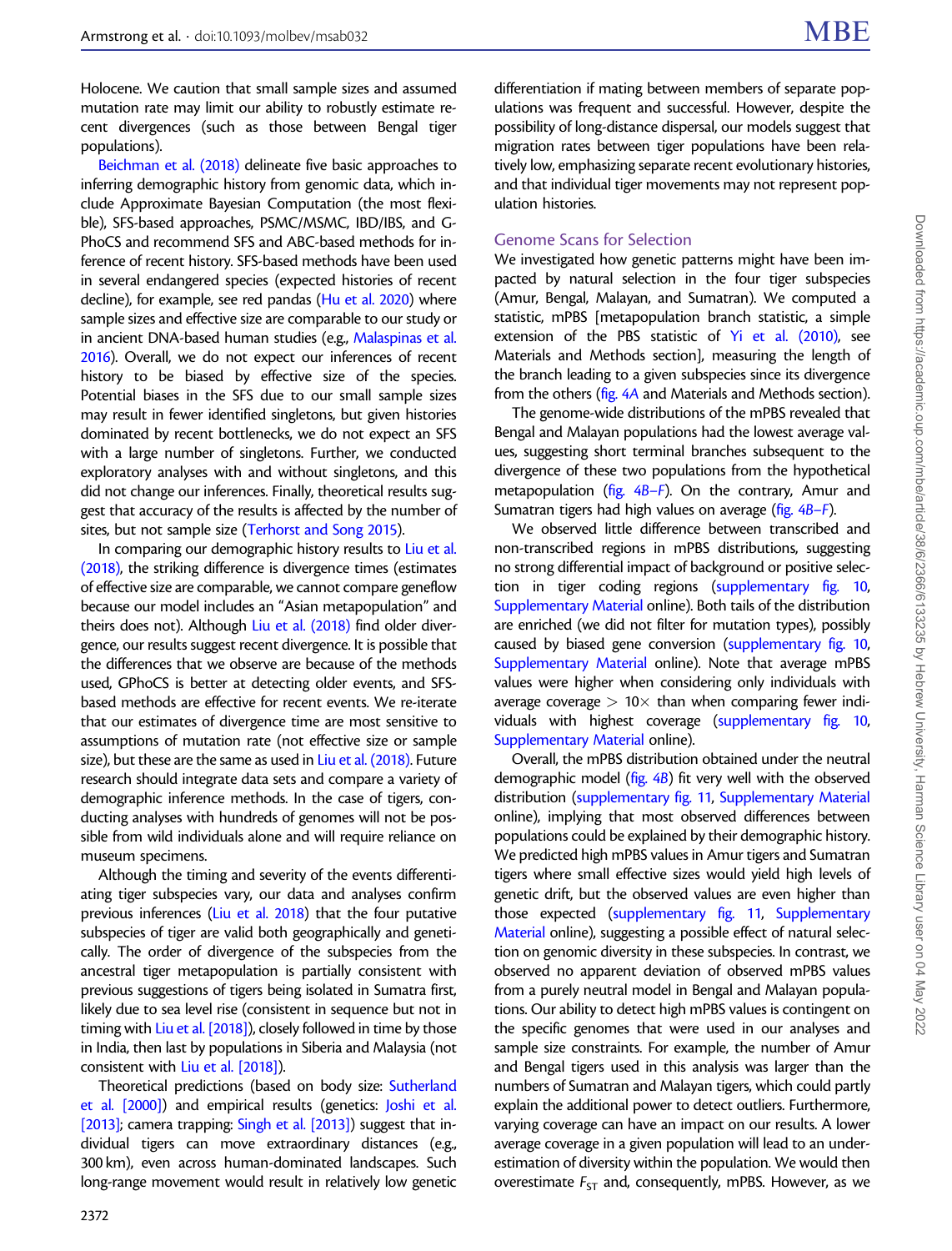<span id="page-7-0"></span>

FIG. 4. Genome scan for selection: (A) We present the mPBS statistic with a hypothetical model where the four populations diverge from a metapopulation, and where selection acts in both the Amur and Sumatra lineages and (B) the global distribution of observed mPBS for each population. Panels (C–F) correspond to the genome-wide distributions of the statistic for (C) Amur, (D) Bengal, (E) Malayan, and (F) Sumatran tigers as a function of the genomic position. Alternating light and dark colors indicate different scaffolds.

performed the selection analysis on the 34 samples with  $> 10$  $\times$  average coverage only (see ^Materials and Methods section) and filtered genotypes based on depth of coverage and genotype quality, we expect to limit such biases.

Enrichment tests revealed an excess of moderately high values in Amur and Sumatran tigers rather than a few very extreme values, an observation that is compatible with the effect of polygenic selection rather than hard selective sweeps. In an attempt to identify biological functions putatively targeted by selection, we used functional enrichment tests ([Daub et al. 2013](#page-12-0); [Gouy et al. 2017\)](#page-12-0) based on mPBS values computed on all individuals (Amur and Sumatran) with average coverage greater than  $10\times$ . We mapped the top 0.1% regions with highest mPBS values to annotated genes  $(±50$  kb flanking regions). One hundred and nineteen and 80 genes (in Amur and Sumatran tigers, respectively) were found within these top 0.1% regions. We identified 15 statistically significant gene ontology (GO) terms in Amur tigers and 5 in Sumatran tigers (supplementary table 10, Supplementary Material online). Out of the 15 GO categories identified in Amur tigers, 4 have an unspecific function and the 11 others are involved in lipid processing and metabolism (supplementary table 10, Supplementary Material online).

The genes responsible for the enrichment in fat metabolism-related GO terms were all included in the cellular lipid metabolic process (GO: 0044255). These included, for example, the apolipoprotein B receptor or caveolin-1 that are involved in the modulation of lipolysis. Fat metabolism enzymes included phosphatidate phosphatase (LPIN2), phospholipase B-like 1 (PLBD1), and very-long-chain (3R)-3 hydroxyacyl-CoA dehydratase 2. We also identified genes involved in the mitochondrial respiratory chain: a cytochrome P450 subunit (CYP1A2) and the mitochondrial lipoyl synthase. Cardiolipin synthase is involved in the synthesis of cardiolipin, an important phospholipid of the mitochondrial membrane critical to mitochondrial function. Finally, thromboxane-A synthase is involved in vasoconstriction and blood pressure regulation.

In Sumatran tigers, significant GO terms were related to cell development regulation: regulation of neuron projection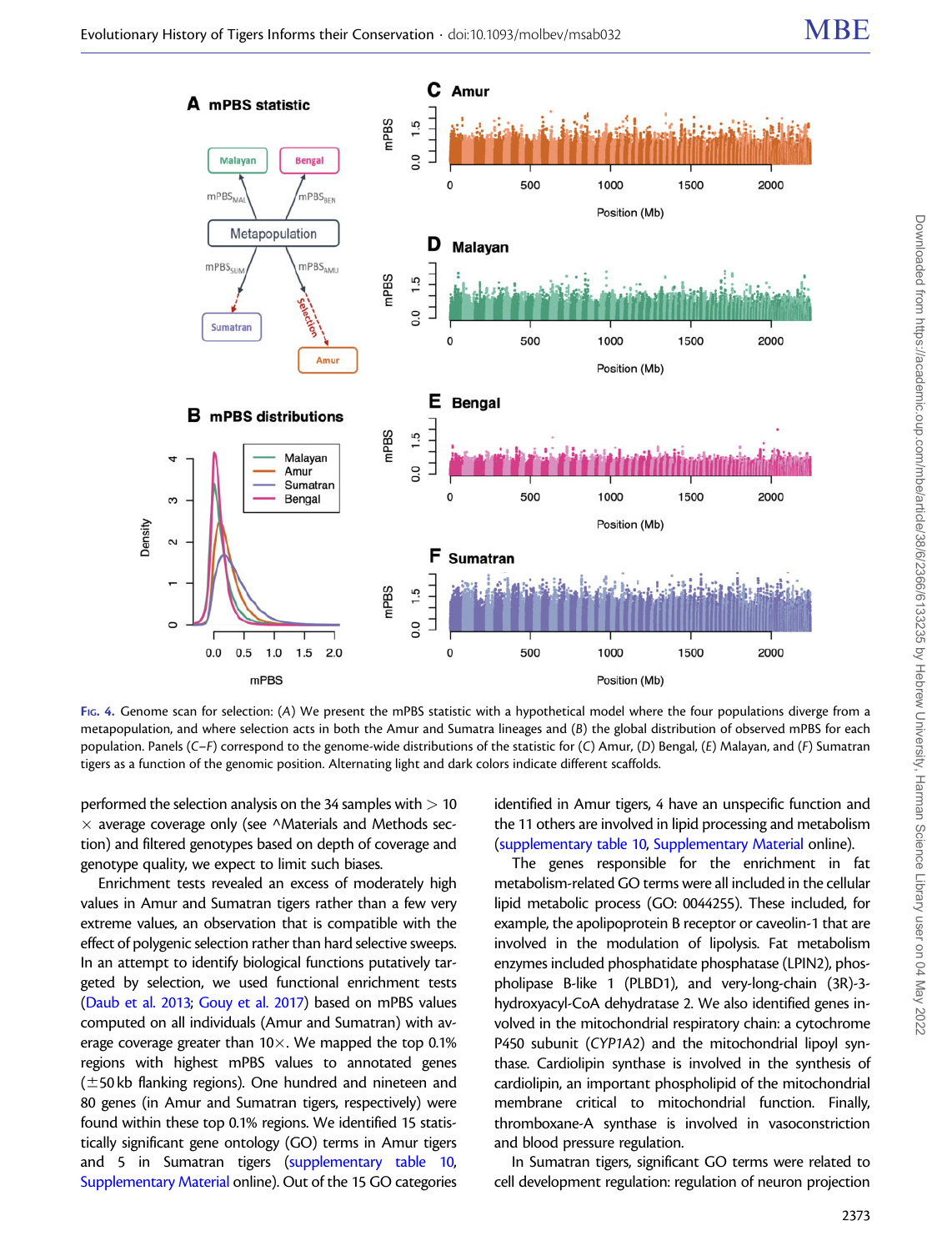development (GO: 0010975), regulation of anatomical structure size (GO: 0090066), and regulation of cell development (GO: 0060284). These four terms contain the same six genes: tyrosine-protein kinase (RYK), E3 ubiquitin-protein ligase (RNF6), low-density lipoprotein receptor-related protein 1 (LRP1), angiotensin-converting enzyme (ACE), Rap1 GTPase-activating protein 2 (RAP1GAP2), and B2 bradykinin receptor (BDKRB2). These genes are involved in morphological development, and selection targeting these loci may help to explain why Sumatran tigers are in general smaller than other subspecies. Two other terms related to toxic substance processing, are response to toxic substance (GO: 0009636) and organophosphate biosynthetic process (GO: 0090407).

## What Evolutionary Processes Dominate the Evolution of Tigers and Their Subspecies?

Our models and analyses suggested relatively recent divergence between tiger populations (a maximum of 20,000 or so years vs. 68,000 years inferred by [Liu et al. \[2018\]](#page-12-0)), highlighting the role of drift/stochastic processes in recent tiger evolution. Our inference is contingent on a mutation rate of 3.5  $\times$  10<sup>-8</sup> from [Liu et al. \(2018\)](#page-12-0). Discrepancy between our and [Liu et al.](#page-12-0) [\(2018\)](#page-12-0) estimates could also be due to differences in filtering criteria [\(Liu et al. \[2018\]](#page-12-0) use min DP = 4, min GQ = 20, whereas we have used minDP = 10, and min  $GO = 30$ ) or the sites considered for the analyses. We used a restricted set of sites that were far from coding regions and thus minimally affected by background selection and biased gene conversion (about 100 Mb worth of data), whereas [Liu et al. \(2018\)](#page-12-0) used about 44 Mb worth of data (for GPhoCS analyses), background selection, or biased gene conversion. Our results consistently underline the genome-wide importance of genetic drift. Despite recent divergence, we found significant genetic differentiation between tiger populations, possibly because of the intense bottlenecks these populations have experienced.

Our results suggested that Amur tiger genomes demonstrate signals of selection, with possible adaptations to colder environments. We do not think that the signatures of selection we identify in Amur tigers (while [Liu et al. \[2018\]](#page-12-0) did not) is due to our larger sample sizes. Genes and pathways involved in lipid metabolism are under selection in two human populations that live in cold environments, including Greenlandic Inuit ([Fumagalli et al. 2015](#page-12-0)) and Indigenous Siberians (Hallmark et al. 2018). Polar bear genomes also reveal signatures of selection on lipid metabolism genes [\(Liu](#page-12-0) [et al. 2014\)](#page-12-0). Understanding the distribution of adaptive variants could be important for future conservation efforts, especially if priority was placed on preserving these coldadapted populations, which may be disadvantaged under future warming scenarios.

Sumatran tigers appear to have experienced strong genetic drift following vicariance from mainland southeast Asia, maintained a smaller effective population size, and have experienced a strong recent bottleneck. Although [Liu et al.](#page-12-0) [\(2018\)](#page-12-0) suggested that selection for body size targeted the ADH7 gene, we did not detect any signature of selection at this locus in our Sumatran samples. However, we identify alternative candidate genes that are potentially involved in

body size, such as the genes found in the Regulation of anatomical structure size GO term (supplementary table 10, Supplementary Material online). We caution that it is difficult to truly distinguish among all population genetic processes, especially selection, without more data, and assignments of GO categories designed from model organisms are only a substitute for more definitive tests of selection. Differences between our study and [Liu et al. \(2018\)](#page-12-0) may be due to the improved quality of the genome we built and mapped to, which generally increases the accuracy of gene finding and annotation software. Alternatively, [Liu et al. \(2018\)](#page-12-0) had larger sample sizes for Sumatran tigers, and the differences could be due to the use of different data sets. However, the locus identified as under selection by [Liu et al. \(2018\)](#page-12-0) had normal levels of variation in our Sumatran tiger genomes. Careful sampling of known origin wild individuals, high coverage sequencing, and synthetic analyses will be critical to resolve these differences.

We did not detect signatures of selection or extensive gene flow into Malayan and Bengal tiger genomes, suggesting that their genomic variation was due primarily to drift. [Figure 2](#page-3-0) (see supplementary tables 7 and 9 for magnitude of recent bottleneck) suggests that at least some Indian tigers have experienced intense founder events (e.g., BEN\_NW), intense recent bottlenecks and population structuring, and mPBS, and [figure 4](#page-7-0) substantiates a relatively stronger role of drift (compared with Malayan tigers) in shaping genome-wide variation.

## Conservation Implications

With different individuals and much larger samples size for several subspecies, we show that tigers (from the four sampled subspecies) have recently differentiated through contrasting histories of drift and selection, making each subspecies evolutionarily unique. For Amur tigers, our results from population structure analyses, demographic historybased divergence, and signatures of possible selection reaffirm their unique management status [as suggested by [Liu et al.](#page-12-0) [\(2018\)](#page-12-0) and [Wilting et al. \(2015\)](#page-13-0)]. Increasing population size and enabling gene flow over the long term might augment the currently low genetic diversity in this population. For Bengal tigers, recent fragmentation and ensuing loss of connectivity appear to result in significant autozygosity. Restoring and maintaining gene flow between populations through habitat corridors may be more important (along with increasing population numbers) here. Assisted geneflow could be considered as a management strategy, especially when inbreeding is associated with loss of fitness and potentially inbreeding depression. Within Bengal tigers, we suggest that the management status of northeast Indian tigers be re-evaluated given their antiquity and potential genetic distinctiveness [\(Kolipakam et al. 2019](#page-12-0)). The surprisingly high (relative) genetic variation and population differentiation in Malayan tigers bodes well for their future survival. It will be critical for future conservation efforts to prioritize population recovery and gene flow through connectivity and to promote population size increases. Critical to such action is a better understanding of within population genetic variation using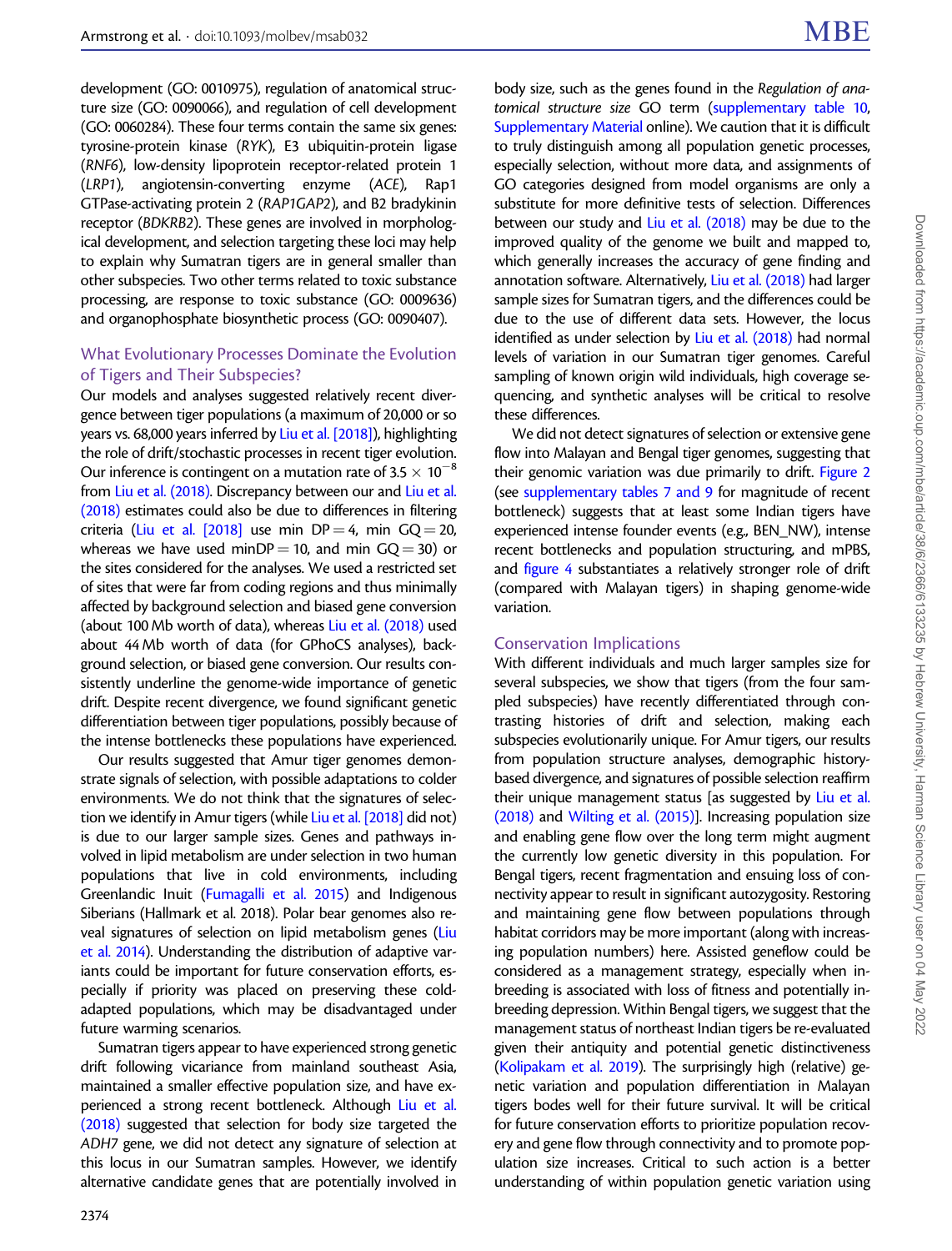spatially explicit, non-invasive sampling (e.g., [Khan et al. 2020\)](#page-12-0). Finally, Sumatran tigers should be managed separately because like [Liu et al. \(2018\)](#page-12-0) and [Wilting et al. \(2015\),](#page-13-0) our results re-iterate their uniqueness. Their genomes show signatures of selection for genes regulating body size [broadly consistent with the findings in [Liu et al \(2018\)\]](#page-12-0).

In summary, ongoing human impacts like fragmentation will likely continue to disrupt natural evolutionary processes in wild tigers. Managing local populations to minimize human impacts maybe the key to species survival and the important conservation strategy for the anthropocene. Additional historical and genomic sampling may provide an informed roadmap for genetic rescue and augmentation. Considering the contrasting results found between our study and those from [Liu et al \(2018\),](#page-12-0) it is also a reminder that we need to carefully and critically interpret the results from genomics analyses for endangered species with limited sample sizes, especially when they could impact management decisions. It is clear that not all the questions regarding tiger evolution have been definitively answered despite two wide-range sampling efforts. Ongoing method development and increased collaboration will help gain better insights into the evolutionary history of species of conservation concern and better advice for their futures.

# Materials and Methods

#### Sample Collection

We obtained tissue, blood, or serum samples from as many geographically distinct tiger populations as possible. This amounted to 65 samples from four tiger subspecies including 21 Bengal tigers (P. t. tigris), 19 Amur tigers (P. t. altaica), 15 Malayan tigers (P. t. jacksoni), and 11 Sumatran tigers (P. t. sumatrae). A final list of samples sequenced, and their sources are available in supplementary table 1, Supplementary Material online. We also included one already sequenced sample, which brought the sample total to 66 (see supplementary table 1, Supplementary Material online).

## Reference Assembly Sequencing and de Novo Assembly

In order to better understand genome-wide variation and call variants reliably, we first built a new tiger genome assembly using the  $10\times$  Genomics Chromium Platform for a wildcaught Malayan individual. We received whole blood from a wild born Malayan tiger (P. t. jacksoni) sampled by the El Paso zoo, Texas on 7/28/2016, collected as part of a routine health check-up. We immediately froze the sample at  $-80^{\circ}$ C until it was shipped on dry ice to the Barsh lab at HudsonAlpha for extraction and delivery to the Genome Services Lab (GSL) at HudsonAlpha Institute for Biotechnology, Huntsville, Alabama. DNA was extracted and purified using the Qiagen MagAttract HMW DNA kit. GSL staff prepared a linked-read sequencing library using the Chromium controller. The library was sequenced on one lane of a HiSeqX. We assembled the genome using the SuperNova assembly software (1.1.4) provided by  $10\times$  Genomics using

the standard pipeline. We refer to this assembly as Maltig1.0 hereafter.

Whole Genome Resequencing and Variant Discovery Details on DNA extraction, library preparation, and variant discovery methods can be found in Supplementary Material online.

## Population Structure

We first investigated admixture and structure between populations using Plink2 [\(Chang et al. 2015](#page-12-0)). We used VCFtools to filter the initial variant call file using "max-missing 0.95" and "maf 0.025" and removed sites with missing data and rare variant calls. We then converted to Plink's ".ped/.map" format using VCFtools and subsequently converted to ".bed/.bim/ .fam" format within Plink2 using the flag "–make-bed." PCA was then run on the resulting bed file using the flag "–pca 10" that computed the variance-standardized relationship matrix. PCAs were then plotted using R. For smaller runs, an additional step was added within Plink2 to first calculate the frequencies using the flag "–freq." Subsequently, PCA was run using the "–pca" flag and inputting the frequency file using the "–read-freq" flag. We used this protocol on the vcf with all individuals, and subsequently, we divided the vcf into the putative subspecies for within subspecies runs.

The program ADMIXTURE was used to infer structure between populations and inform clusters that represent populations with distinct histories [\(Alexander et al. 2009\)](#page-11-0). ADMIXTURE uses maximum likelihood-based models to infer underlying ancestry for unrelated individuals. We used the filtered data set (VCFtools max-missingness cutoff of 95%, minor allele frequency cutoff of 0.025) and resulting Plink formatted files for input into the software. In order to infer the most likely value of K, values of 2–8 were run. We also performed K validation in order to compute the crossvalidation error for each value of  $K$ , by using the "-cv" flag within the program. The value with the least error is informative of the best value of K for the data.

## Rarefaction Analysis

To ensure that our data were reflective of the diversity within each subspecies/unit as defined by ADMIXTURE, we used the program ADZE ([Szpiech et al. 2008](#page-13-0)). ADZE runs a rarefaction analyses on polymorphism data in order to estimate the number of alleles private to any given population (not found in any other population), considering equal-sized subsamples from each input population. In addition, the program calculates distinct alleles within each population. We calculated the private alleles across the four main populations/subspecies as designated by the ADMXITURE software, in addition to the distinct alleles within each of the four populations individually.

## Population Differentiation and Diversity

We calculated pairwise  $F_{ST}$  between each subspecies group as defined by ADMIXTURE using VCFtools. Variant call data were subdivided into sub-species based on PCA (Bengal, Sumatran, Amur, and Malayan as subgroups) and were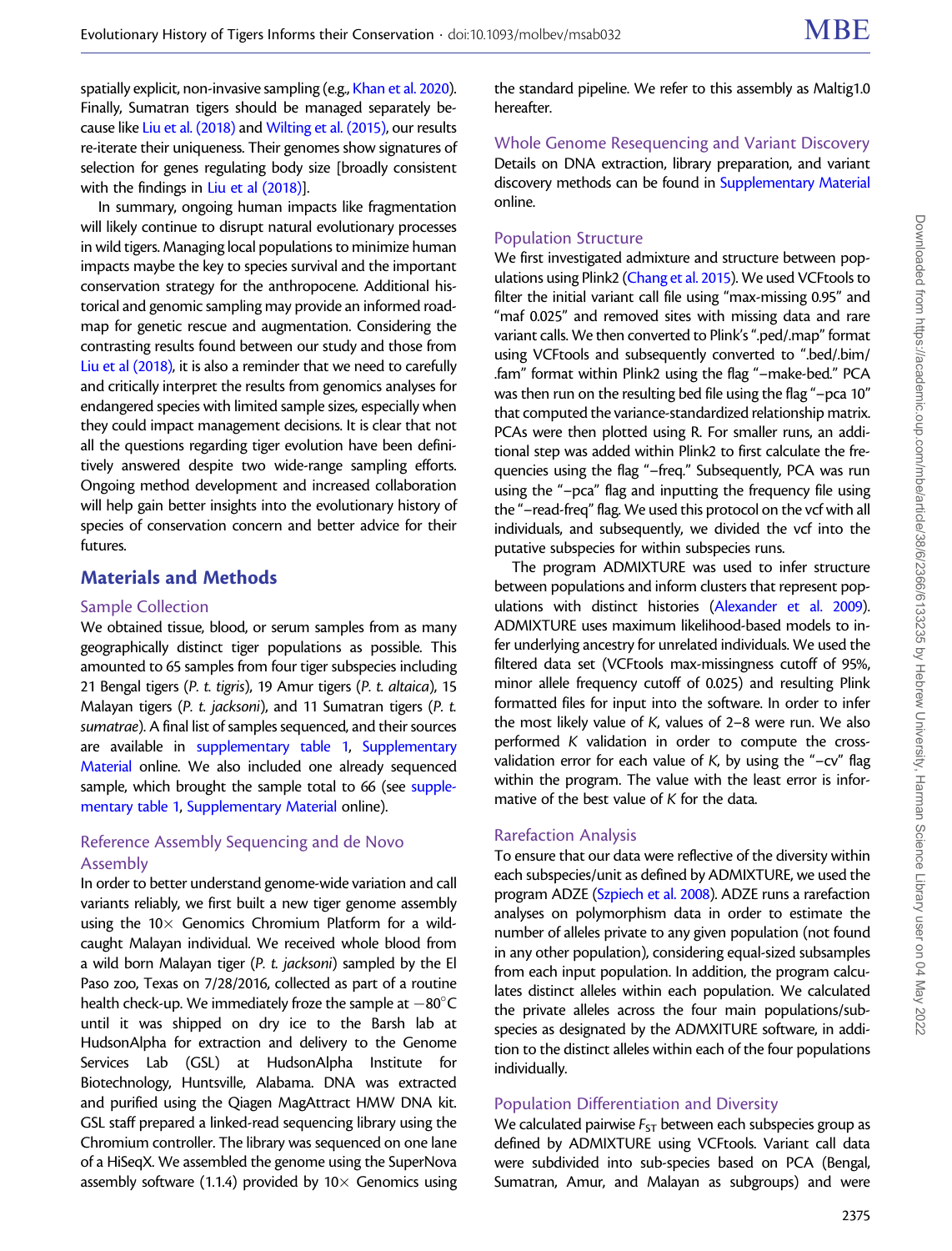used to compute pairwise  $F_{ST}$  between each group. Nucleotide diversity (pi) was calculated using VCFtools.

In order to detect the number of single nucleotide variants, the data were filtered using VCFtools ([Danecek et al. 2011\)](#page-12-0) to a minimum base quality of 30, genotype quality (GQ) of 30, and depth of 10. Additionally, we filtered for minor allele frequency of 0.025 and allowed a maximum 5% missing data in any loci. RTG tools [\(https://www.realtimegenomics.](https://www.realtimegenomics.com/products/rtg-tools) [com/products/rtg-tools\)](https://www.realtimegenomics.com/products/rtg-tools) vcfstats were used to calculate the total number of heterozygous SNP sites for each individual. These values were then plotted alongside comparable estimates for other species reported in [Abascal et al. \(2016\).](#page-11-0)

#### Ancient Demographic History

PSMC [\(Li and Durbin, 2011\)](#page-12-0) is a single genome method to detect historical effective population size. In order to estimate historical population size changes for the different subspecies, we removed sex chromosome scaffolds for AMU1, MAL1, SUM2, and BEN\_SI3 (the highest coverage individual for each subspecies). The procedures for sex chromosome filtering can be found in the supplementary text (and supplementary fig. 1, Supplementary Material online). Additionally, sites with a minimum of half the average sequencing depth or twice the average sequencing depth were filtered out while calling variant sites. The resulting scaffolds were then used to estimate the effective population size across 34 time intervals as described in [Li and Durbin \(2011\).](#page-12-0) One hundred rounds of bootstrap replicates were performed.

#### Runs of Homozygosity

To estimate ROH, we used the filtered SNPs from the autosomal scaffolds. Individuals with more than  $10\times$  average coverage were grouped as per subspecies. We used BCFtools/RoH ([Narasimhan et al. 2016\)](#page-12-0) to estimate ROH. The autozygous runs obtained were classified into various lengths (runs between 10 and 100 kb, runs between 100 kb and 1 Mb, and runs longer than 1 Mb). Proportion of genome in ROH for 1 Mb was estimated as the total length of the genome in more than 1 Mb runs divided by the total length of autosomal scaffolds. Similar calculations were made for 100 kb to 1 Mb runs and for 10–100 kb runs except the length of the genome longer than 1 Mb and 100 kb were subtracted from total length of autosomes, respectively. We used an additional sliding window approach, details of which can be found in the supplementary methods.

## Demographic History with SFS and Coalescent Models Demographic Models

Data filtering procedures for the demographic models can be found in the supplementary text. Using the program fastsimcoal 2 [\(Excoffier et al. 2013\)](#page-12-0), we performed demographic estimations of the model shown in [figure 3](#page-5-0)A on two data sets in two consecutive steps such as to reduce the number of parameters to estimate simultaneously. The first step consisted in estimating the demography (24 parameters) of four tiger subspecies (Malaysia—MAL, Sumatra—SUM, Bengal— BEN, and Amur—AMU) using the individuals of each subspecies that had the highest coverage. We thus selected three

2376

SUM individuals, three BEN individuals from South India (BEN\_SI), four MAL individuals, and three AMU individuals, which all had  $>$  20 $\times$  coverage on average (see list in supplementary table 3, Supplementary Material online). We modeled the four-subspecies as belonging to a large Asian metapopulation, from which they would have diverged some time ago while still receiving some continuous gene flow from the metapopulation. Note that this continent–island population structure amount to modeling a set of populations having gone through a range expansion [\(Excoffier](#page-12-0) [2004\)](#page-12-0). We assumed that each of the four subspecies could have gone through two distinct bottlenecks, one that would have occurred at the time of the separation from the Asian metapopulation to mimic some initial founder effect and one that would be recent to mimic habitat deterioration. We also assumed that the Asian metapopulation could have gone through an ancestral bottleneck sometime in the past.

The second step used estimated parameters in a more complex model including the specific demography of four Bengal tiger populations (24 new additional parameters). To this aim, as in the previous analysis, we selected individuals with the highest coverage ( $>$ 20 $\times$ ) from each population (see supplementary table 1, Supplementary Material online, samples used represented in supplementary table 3, Supplementary Material online). No individuals from BEN\_NOR were included as their coverage was low, and they are part of the same genetic cluster as BEN\_CI. To correctly estimate the relationship between these populations and the other subspecies, we also included three MAL individuals in this analysis. The new model included all the parameters from the previous model, fixed at their previously estimated values, except some parameters re-estimated for the BEN\_SI population, which was now assumed to have diverged from an Indian metapopulation at some time in the past, like the other three BEN tiger populations. We also estimated the size and the divergence of the BEN metapopulation from the Asian metapopulation. We allowed the sampled BEN populations to have gone through two bottlenecks (an initial founder effect and a recent bottleneck). The parameters estimated in these two steps are shown in supplementary tables 7 and 9, Supplementary Material online, and the resulting demography is sketched in [figure 3.](#page-5-0) Details of parameter estimation are in the supplementary method, Supplementary Material online.

## Genome Scan for Selection

To detect the footprints of natural selection in different tiger subspecies, we analyzed individuals with coverage  $> 10\times$ from four subspecies ( $n = 34$ ). We filtered out genotypes with depth of coverage  $<$  10 (DP) and GQ  $<$  30]. We excluded scaffolds shorter than 1 Mb. We kept sites with no missing data among the 34 individuals.

We considered the four subspecies as four populations and computed pairwise  $F_{ST}$  values along the genome over 50-kb sliding windows (with a step of 10 kb) using the R package PopGenome [\(Pfeifer et al. 2014\)](#page-13-0).  $F_{ST}$  are computed with the estimator described in [Hudson et al. \(1992\).](#page-12-0) We then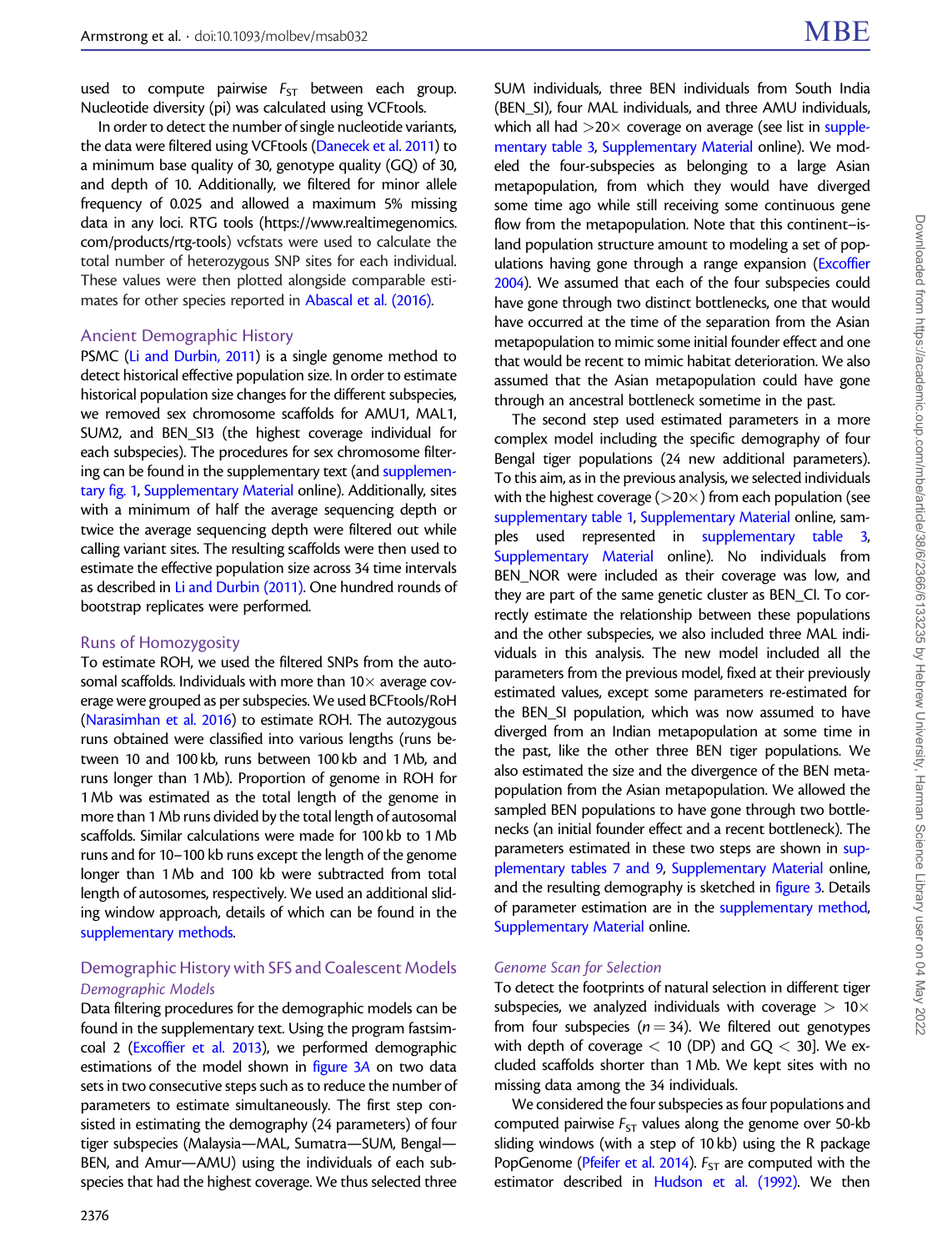<span id="page-11-0"></span>computed a measure of selection similar to the PBS [\(Yi et al.](#page-13-0) [2010\)](#page-13-0). The PBS statistic is based on a three-population comparison and measures the length of the branch leading to a given population since its divergence from the two other populations. This statistic is not able to accommodate more than three populations and relies on a tree-based model that does not correspond to tigers' demographic history. Therefore, we extended this statistic to the case of four populations under a more suitable model than a tree-based one. Furthermore, using all four populations allows to better characterize the differences that are exclusive to specific branch. We define:

$$
mPBS_{a} = \frac{2(T_{ab} + T_{ac} + T_{ad}) - (T_{bc} + T_{bd} + T_{cd})}{6},
$$

where  $T_{ij}$  is the divergence time, in generations, between population  $i$  and  $j$  [\(Nei 1972\)](#page-12-0):

$$
T_{ij}=-\log(1-F_{\text{ST}}^{ij}).
$$

This statistic assumes that each population diverged from a metapopulation independently and that no migration occurred following divergence. It measures the length of the branch leading to a given lineage since its divergence from the metapopulation. Selection in a given lineage will lead to a much longer terminal branch than under neutrality. This would translate to extreme mPBS values.

To compare observed mPBS values to expectations under the tigers' demographic history, we simulated one million genomic windows using the demographic model inferred previously. Window size and sample size for each population are the same as in the observed data set. Parameter values are fixed and correspond to the maximum likelihood estimates (supplementary tables 7 and 9, Supplementary Material online). Then, we computed the mPBS statistic for each population to generate a null distribution. Observed and simulated distributions were then represented to see whether observed values deviated from neutral expectations.

Enrichment tests were used to detect the targets of selection. These tests are a conservative approach to detect selection because they are less susceptible to the influence of nonselective forces. To identify putative genes under selection, we considered predicted genic regions of the tiger genome for which a homolog has been annotated using Exonerate (protein2genome model). To avoid spurious enrichment signals due to the presence of multiple homologs for a single gene, we kept only one homolog for each predicted gene. If different homologs on the same strand overlap, we pick the first one and ignore the others. We retained a total of 12,771 genes after filtering.

We also checked whether some GO terms (Ashburner et al. 2000; Mi et al. 2016) were enriched across candidate genes (Fisher's exact test performed on human GO terms). Genes ( $\pm$ 50 kilobases flanking regions) were considered as candidates if they overlapped with a window that was in the top 0.1% of mPBS value of a given population. The reference list of genes for the enrichment test is set as the list of genes after filtering (12,771 genes).

# Acknowledgments

We thank the American Association for Zoos and Aquariums for endorsing our research and collection of samples from captive tigers, Tara Harris (then Minnesota Zoo) and Kathy Traylor-Holzer (Tiger Species survival program) for help with captive tiger studbooks. We thank San Francisco Zoo, San Diego Zoo (BR2016035; Leona Chemnick for assistance with DNA extraction and sample transport), El Paso Zoo, Omaha Zoological Society, WCS Bronx Zoo (IC2016-0464 WCS; Dee McAloose and Jean Pare for assistance with sample transport), Gopala Battu for assistance with sequencing and sample preparation at Hudson Alpha. Zachary Szpiech for assistance with ADZE. U Ramakrishnan thanks National Tiger Conservation Authority and R Gopal for samples from Ranthambore. U Borthakur thanks Assam Forest Department. YV Jhala thanks the Chief Wildlife Wardens of Uttarakhand, Madhya Pradesh and Rajasthan, and the ministry of Environment and Forests for permissions to radiocollar tigers and collect blood samples. We thank Atul Upadhayay for bioinformatics support and the computing facility at NCBS. We thank M. Alyward and three anonymous reviewers for their detailed comments on the manuscript. Infosys Travel Award to A.K., SciGenome Research Foundation Grant to A.K., Fulbright Nehru Academic exchange fellowship to U.R., CEHG, Stanford University funding to U.R., Wellcome Trust-DBT Indian Alliance Senior fellowship to U.R. (IA/S/16/2/502714), and Genomics Facility of CCAMP. NCBS data cluster used is supported under project no. 12-R&D-TFR-5.04-0900, Department of Atomic Energy, Government of India. A.G. and L.E. were partially supported by a Swiss NSF grant (10030B-166605).

# Author Contributions

E.E.A., A.K., R.W.T., U.R., D.P. and E.A.H. designed the study. E.E.A., A.K., R.W.T., A.G., G.G., A.T., J.T.L.K., S.R., S.P., G.B., C.K., S.P., A.C., and L.E. conducted lab work and analyses. G.B., C.K., M.G., D.M., A.Z., U.B., A.R., E.L., O.A.R., Y.V.J., E.A.H., D.P. and U.R. provided samples and funding. E.E.A., A.K., R.W.T., A.G., G.G., A.T., J.T.L.K., S.R., S.P., G.B., C.K., S.P., A.C., M.G., D.M., A.Z., U.B., A.R., E.L., O.A.R., Y.V.J., D.P., L.E., E.A.H., and U.R. wrote and edited the paper.

# Data Availability

All data generated for this paper are part of two bioprojects, with accession numbers PRJNA548814 and PRJNA693788 on the SRA database [\(https://www.ncbi.nlm.nih.gov/sra](https://www.ncbi.nlm.nih.gov/sra)).

# References

- Abascal F, Corvelo A, Cruz F, Villanueva-Cañas JL, Vlasova A, Marcet-Houben M, Martínez-Cruz B, Cheng JY, Prieto P, Quesada V, et al. 2016. Extreme genomic erosion after recurrent demographic bottlenecks in the highly endangered Iberian lynx. Genome Biol. 17(1):1–19.
- Alexander DH, Novembre J, Lange K. 2009. Fast model-based estimation of ancestry in unrelated individuals. Genome Res. 19(9):1655–1664.
- Beichman AC, Huerta-Sanchez E, Lohmueller KE. 2018. Using genomic data to infer historic population dynamics of nonmodel organisms. Annu Rev Ecol Evol Syst. 49(1):433–456.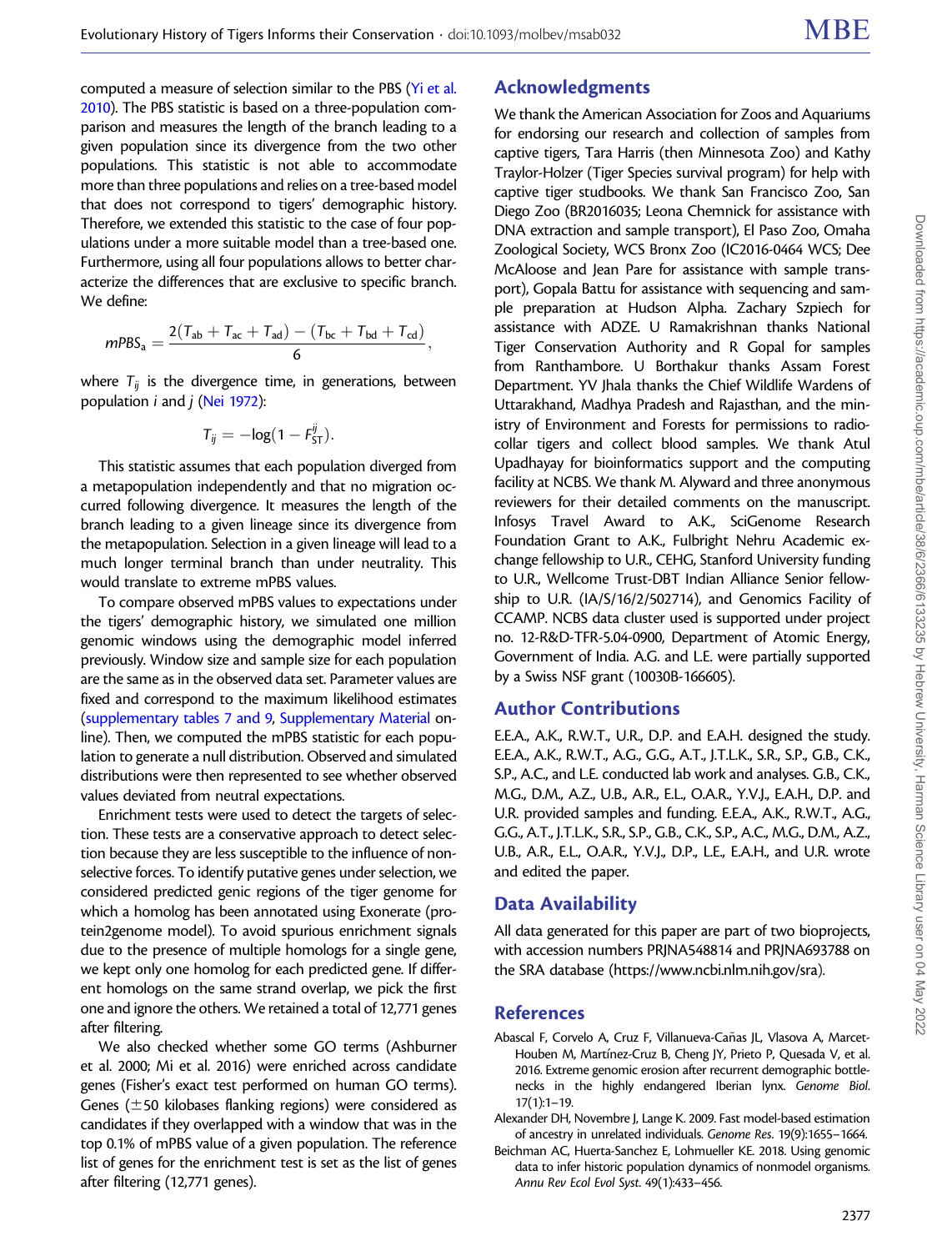- <span id="page-12-0"></span>Bird MI, Taylor D, Hunt C. 2005. Palaeoenvironments of insular Southeast Asia during the Last Glacial Period: a savanna corridor in Sundaland? Quat Sci Rev. 24(20–21):2228–2242.
- Bradley SL, Milne GA, Horton BP, Zong Y. 2016. Modelling sea level data from China and Malay-Thailand to estimate Holocene ice-volume equivalent sea level change. Quat Sci Rev. 137:54–68.
- Bradnam KR, Fass JN, Alexandrov A, Baranay P, Bechner M, Birol I, Boisvert S, Chapman JA, Chapuis G, Chikhi R, et al. 2013. Assemblathon 2: evaluating de novo methods of genome assembly in three vertebrate species. GigaSci. 2(1):10.
- Cahill JA, Soares AE, Green RE, Shapiro B. 2016. Inferring species divergence times using pairwise sequential Markovian coalescent modelling and low-coverage genomic data. Philos Trans R Soc B. 371(1699):20150138.
- Chang CC, Chow CC, Tellier LC, Vattikuti S, Purcell SM, Lee JJ. 2015. Second-generation PLINK: rising to the challenge of larger and richer datasets. GigaSci. 4(1):7.
- Cho YS, Hu L, Hou H, Lee H, Xu J, Kwon S, Oh S, Kim H-M, Jho S, Kim S, et al. 2013. The tiger genome and comparative analysis with lion and snow leopard genomes. Nat Commun. 4:2433.
- Danecek P, Auton A, Abecasis G, Albers CA, Banks E, DePristo MA, Handsaker RE, Lunter G, Marth GT, Sherry ST, et al. 2011. The variant call format and VCF tools. Bioinformatics 27(15):2156–2158.
- Daub JT, Hofer T, Cutivet E, Dupanloup I, Quintana-Murci L, Robinson-Rechavi M, Excoffier L. 2013. Evidence for polygenic adaptation to pathogens in the human genome. Mol Biol Evol. 30(7):1544–1558.
- Dolinski K, Dwight SS, Eppig JT, Harris MA, Hill DP, Issel-Tarver L, Kasarskis A, Lewis S, Matese JC, Richardson JE, et al. 2000. Gene ontology: tool for the unification of biology. The gene ontology consortium. Nat Genet. 25(1):25–29.
- Ellegren H, Galtier N. 2016. Determinants of genetic diversity. Nat Rev Genet. 17(7):422–433.
- Epstein B, Jones M, Hamede R, Hendricks S, McCallum H, Murchison EP, Schönfeld B, Wiench C, Hohenlohe P, Storfer A. 2016. Rapid evolutionary response to a transmissible cancer in Tasmanian devils. Nat Commun. 7:12684.
- Excoffier L. 2004. Patterns of DNA sequence diversity and genetic structure after a range expansion: lessons from the infinite-island model. Mol Ecol. 13(4):853–864.
- Excoffier L, Dupanloup I, Huerta-Sánchez E, Sousa VC, Foll M. 2013. Robust demographic inference from genomic and SNP data. PLoS Genet. 9(10):e1003905.
- Fumagalli M, Moltke I, Grarup N, Racimo F, Bjerregaard P, Jorgensen ME, Korneliussen TS, Gerbault P, Skotte L, Linneberg A, et al. 2015. Greenlandic Inuit show genetic signatures of diet and climate adaptation. Science 349(6254):1343–1347.
- Goodrich J, Lynam A, Miquelle D, Wibisono H, Kawanishi K, Pattanavibool A, Htun S, Tempa T, Karki J, Jhala Y, et al. 2015. Panthera tigris. The IUCN Red List of Threatened Species 2015: e. T15955A50659951.
- Gouy A, Daub JT, Excoffier L. 2017. Detecting gene subnetworks under selection in biological pathways. Nucleic Acids Res. 45(16):e149.
- Hallmark B, Karafet TM, Hsieh P, Osipova LP, Watkins JC, Hammer MF. 2019. Genomic evidence of local adaptation to climate and diet in indigenous Siberians. Mol Biol Evol. 36(2):315–327.
- Heaney LR. 1991. Tropical forests and climate: a synopsis of climatic and vegetational change in Southeast Asia. Dordrecht (Netherlands): Springer, p. 53–61.
- Hu Y, Thapa A, Fan H, Ma T, Wu Q, Ma S, Zhang D, Wang B, Li M, Yan L, et al. 2020. Genomic evidence for two phylogenetic species and longterm population bottlenecks in red pandas. Sci Adv. 6(9):eaax5751.
- Hudson RR, Slatkin M, Maddison WP. 1992. Estimation of levels of gene flow from DNA sequence data. Genetics 132(2):583–589.
- Husson L, Boucher FC, Sarr AC, Sepulchre P, Cahyarini SY. 2020. Evidence of Sundaland's subsidence requires revisiting its biogeography. J Biogeogr. 47(4):843–853.
- Jhala YV, Qureshi Q, Gopal R. 2015. The status of tigers in India 2014. New Delhi: National Tiger Conservation Authority/Dehradun: Wildlife Institute of India. 28 p.
- Joshi A, Vaidyanathan S, Mondol S, Edgaonkar A, Ramakrishnan U. 2013. Connectivity of tiger (Panthera tigris) populations in the humaninfluenced forest mosaic of central India. PLoS One. 8(11):e77980.
- Kardos M, Åkesson M, Fountain T, Flagstad Ø, Liberg O, Olason P, Sand H, Wabakken P, Wikenros C, Ellegren H, et al. 2018. Genomic consequences of intensive inbreeding in an isolated wolf population. Nat Ecol Evol. 2(1):124–131.
- Khan A, Patel K, Bhattacharjee S, Sharma S, Chugani AN, Sivaraman K, Hosawad V, Sahu YK, Reddy GV, Ramakrishnan U. 2020. Are shed hair genomes the most effective noninvasive resource for estimating relationships in the wild? Ecol Evol. 10(11):4583–4594.
- Kolipakam V, Singh S, Pant B, Qureshi Q, Jhala YV. 2019. Genetic structure of tigers (Panthera tigris) in India and its implications for conservation. Global Ecol Conser. 20:e00710.
- Leonard JA, den Tex RJ, Hawkins MT, Muñoz-Fuentes V, Thorington R, Maldonado JE. 2015. Phylogeography of vertebrates on the Sunda Shelf: a multi-species comparison. J Biogeogr. 42(5):871–879.
- Li H, Handsaker B, Wysoker A, Fennell T, Ruan J, Homer N, Marth G, Abecasis G, Durbin R, 1000 Genome Project Data Processing Subgroup 2009. The sequence alignment/map format and SAMtools. Bioinformatics 25(16):2078–2079.
- Li H, Durbin R. 2011. Inference of human population history from individual whole-genome sequences. Nature 475(7357):493–496.
- Liu S, Lorenzen ED, Fumagalli M, Li B, Harris K, Xiong Z, Zhou L, Korneliussen TS, Somel M, Babbitt C, et al. 2014. Population genomics reveal recent speciation and rapid evolutionary adaptation in polar bears. Cell 157(4):785–794.
- Liu Y-C, Sun X, Driscoll C, Miquelle DG, Xu X, Martelli P, Uphyrkina O, Smith JLD, O'Brien SJ, Luo S-J, et al. 2018. Genome-wide evolutionary analysis of natural history and adaptation in the world's tigers. Curr Biol. 28(23):3840–3849.
- Luo SJ, Kim JH, Johnson WE, Van Der Walt J, Martenson J, Yuhki N, Miquelle DG, Uphyrkina O, Goodrich JM, Quigley HB, et al. 2004. Phylogeography and genetic ancestry of tigers (Panthera tigris). PLoS Biol. 2(12):e442.
- Luo SJ, Liu YC, Xu X. 2019. Tigers of the world: genomics and conservation. Annu Rev Anim Biosci. 7:521–548.
- Malaspinas A-S, Westaway MC, Muller C, Sousa VC, Lao O, Alves I, Bergström A, Athanasiadis G, Cheng JY, Crawford JE, et al. 2016. A genomic history of Aboriginal Australia. Nature 538(7624):207–214.
- Mi H, Huang X, Muruganujan A, Tang H, Mills C, Kang D, Thomas PD. 2017. PANTHER version 11: expanded annotation data from Gene Ontology and Reactome pathways, and data analysis tool enhancements. Nucleic Acids Res. 45(D1):D183–D189.
- Mondol S, Karanth KU, Ramakrishnan U. 2009. Why the Indian subcontinent holds the key to global tiger recovery. PLoS Genet. 5(8):e1000585.
- Murchison EP, Schulz-Trieglaff OB, Ning Z, Alexandrov LB, Bauer MJ, Fu B, Hims M, Ding Z, Ivakhno S, Stewart C, et al. 2012. Genome sequencing and analysis of the Tasmanian devil and its transmissible cancer. Cell 148(4):780–791.
- Murray GG, Soares AE, Novak BJ, Schaefer NK, Cahill JA, Baker AJ, Demboski JR, Doll A, Da Fonseca RR, Fulton TL, et al. 2017. Natural selection shaped the rise and fall of passenger pigeon genomic diversity. Science 358(6365):951–954.
- Narasimhan V, Danecek P, Scally A, Xue Y, Tyler-Smith C, Durbin R. 2016. BCFtools/RoH: a hidden Markov model approach for detecting autozygosity from next-generation sequencing data. Bioinformatics 32(11):1749–1751.
- Natesh M, Atla G, Nigam P, Jhala YV, Zachariah A, Borthakur U, Ramakrishnan U. 2017. Conservation priorities for endangered Indian tigers through a genomic lens. Sci Rep. 7(1):1–11.
- Nei M. 1972. Genetic distance between populations. Am Nat. 106(949):283–292.
- Nowell K, Jackson P. 1996. Wild cats: status survey and conservation action plan. Gland, Switzerland: International Union for Conservation of Nature and Natural Resources.
- Palkopoulou E, Mallick S, Skoglund P, Enk J, Rohland N, Li H, Omrak A, Vartanyan S, Poinar H, Götherström A, et al. 2015. Complete